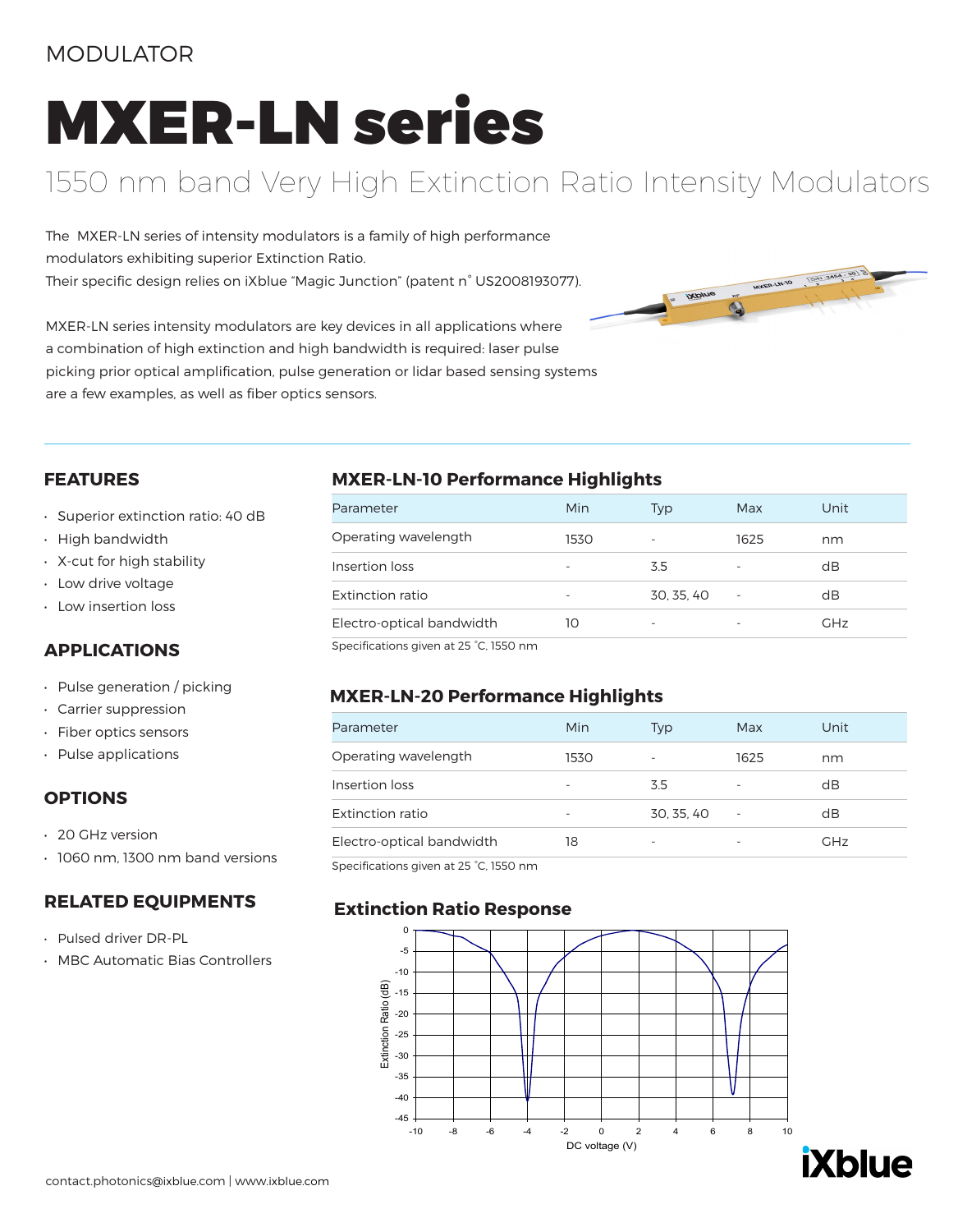## MXER-LN-10

## 10 GHz Very High Extinction Ratio Intensity Modulator

#### **Electrical Characteristics**

| Parameter                 | Symbol                                                                              | Condition                          | Min                      | Typ                      | Max                      | Unit       |
|---------------------------|-------------------------------------------------------------------------------------|------------------------------------|--------------------------|--------------------------|--------------------------|------------|
| Electro-optical bandwidth | $S_{21}$                                                                            | RF electrodes, from 2 GHz          | 10                       | 12                       | $\overline{\phantom{a}}$ | <b>GHz</b> |
| Rise / fall times         | $t_{r} / t_{r}$                                                                     | Optical pulse, using DR-VE-10-MO - |                          | 30                       | 35                       | ps         |
| Ripple $S_{21}$           | $\Delta S_{21}$                                                                     | RF electrodes, f < 12 GHz          |                          | 0.5                      |                          | dB         |
| Electrical return loss    | $S_{11}$                                                                            | RF electrodes, 0 - 12 GHz          | $\overline{\phantom{a}}$ | $-12$                    | $-10$                    | dB         |
| $Vπ$ RF @50 kHz           | $\mathsf{V}\pi_{\scriptscriptstyle\mathrm{RF}\,50\,\scriptscriptstyle\mathrm{kHz}}$ | RF electrodes, @ 1550 nm           |                          | 5.5                      | 6                        | V          |
| $Vπ$ RF @10 GHz           | $V\pi$ <sub>RF 10 GHz</sub>                                                         | RF electrodes, @ 1550 nm           |                          | 6.5                      | 7                        | V          |
| $Vπ$ DC electrodes        | $V\pi_{\text{pc}}$                                                                  | DC electrodes                      | $\overline{\phantom{a}}$ | 6.5                      | 7                        | V          |
| Impedance matching        | $Z_{\text{in-RF}}$                                                                  |                                    | $\overline{\phantom{a}}$ | 50                       | $\overline{\phantom{a}}$ | Ω          |
| DC input impedance        | $Z_{\text{in-DC}}$                                                                  | $\overline{\phantom{a}}$           |                          | $\overline{\phantom{a}}$ | $\overline{\phantom{a}}$ | $M\Omega$  |

#### **Optical Characteristics**

| Parameter            | Symbol                        | Condition                                                           | Min            | Typ                                                  | Max                                                                              | Unit                     |
|----------------------|-------------------------------|---------------------------------------------------------------------|----------------|------------------------------------------------------|----------------------------------------------------------------------------------|--------------------------|
| Crystal              | $\sim$                        | $\sim$                                                              |                | Lithium Niobate X-Cut Y-Prop                         |                                                                                  |                          |
| Operating wavelength | Λ                             | $\overline{\phantom{a}}$                                            | 1530           | 1550                                                 | 1625                                                                             | nm                       |
| Insertion loss       | IL                            | Without connectors                                                  | ٠              | 3.5                                                  | 5                                                                                | dB                       |
| DC Extinction ratio  | ER > 30<br>ER > 35<br>ER > 40 | Measured at 1550 nm by de-<br>fault, for other $\lambda$ contact us | 30<br>35<br>40 | $\overline{\phantom{0}}$<br>$\overline{\phantom{0}}$ | $\overline{\phantom{a}}$<br>$\overline{\phantom{a}}$<br>$\overline{\phantom{a}}$ | dB<br>dB<br>dB           |
| Optical return loss  | ORL                           |                                                                     | $-40$          | -45                                                  | $-40$                                                                            | dB                       |
| Chirp                | α                             | $\overline{\phantom{a}}$                                            | $-0.1$         | 0                                                    | $-0.1$                                                                           | $\overline{\phantom{a}}$ |

All specifications given at 25 °C, 1550 nm, unless differently specified.

#### **Absolute Maximum Ratings**

Stresses in excess of the absolute maximum ratings can cause permanent damage to the device. These are absolute stress ratings only. Functional operation of the device is not implied at these or any other conditions in excess of those given in the operational sections of the data sheet. Exposure to absolute maximum ratings for extended periods can adversely affect device reliability.

| Parameter             | Symbol     | Min                      | Max   | Unit          |
|-----------------------|------------|--------------------------|-------|---------------|
| RF input power        | $EP_{in}$  | $\overline{\phantom{a}}$ | 28    | dBm           |
| <b>Bias Voltage</b>   | $V_{bias}$ | $-20$                    | $+20$ |               |
| Optical input power   | $OP_{in}$  | $\overline{\phantom{a}}$ | 20    | dBm           |
| Operating temperature | OТ         |                          | $+70$ | $^{\circ}C$   |
| Storage temperature   | ST         | -40                      | $+85$ | $^{\circ}$ C. |
|                       |            |                          |       |               |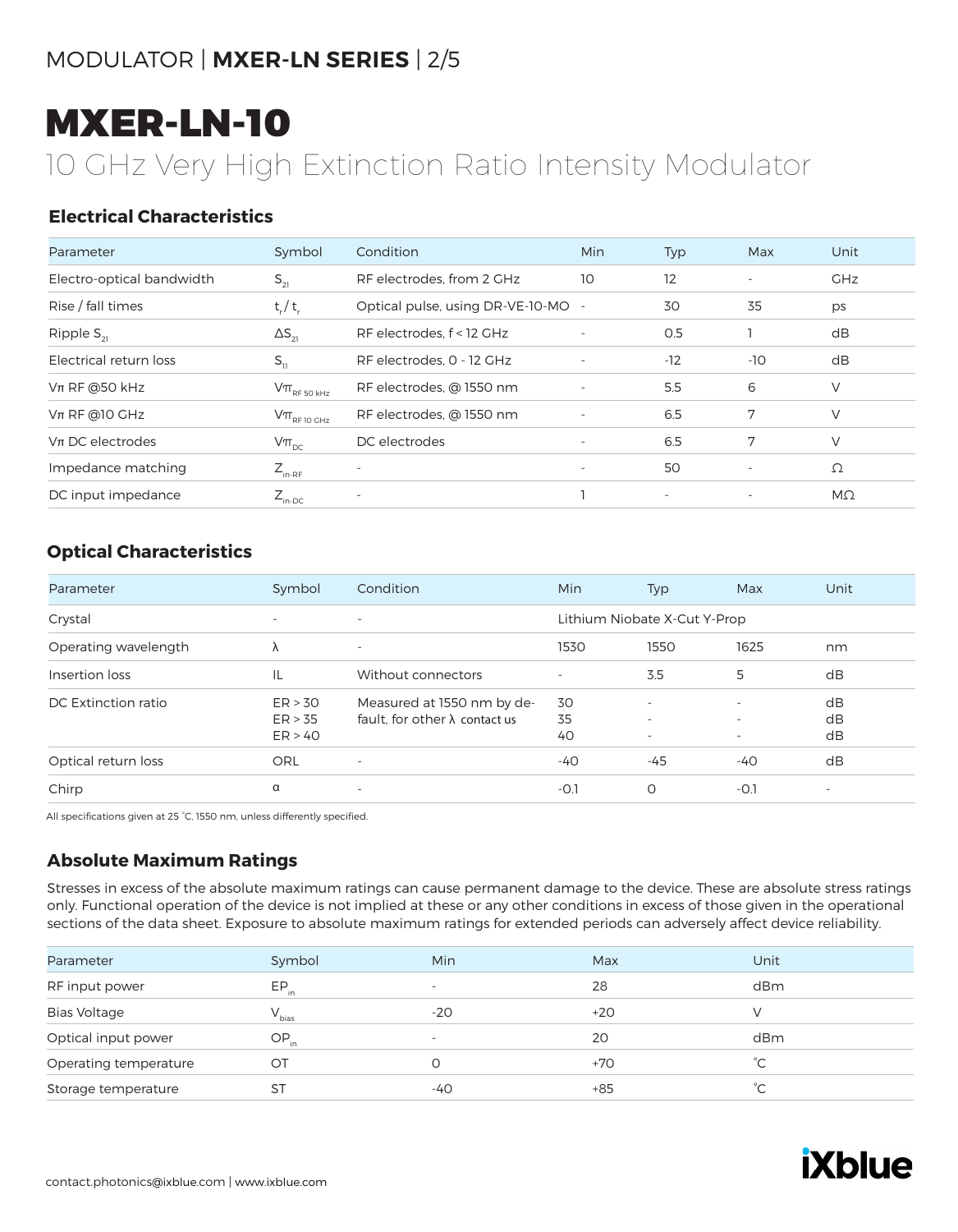## MXER-LN-20

## 20 GHz Very High Extinction Ratio Intensity Modulator

#### **Electrical Characteristics**

| Parameter                 | Symbol                                                                              | Condition                        | Min                      | Typ                      | Max                      | Unit       |
|---------------------------|-------------------------------------------------------------------------------------|----------------------------------|--------------------------|--------------------------|--------------------------|------------|
| Electro-optical bandwidth | $S_{21}$                                                                            | RF electrodes, from 2 GHz        | 18                       | 20                       | $\overline{\phantom{a}}$ | <b>GHz</b> |
| Rise / fall times         | $t_r/t_r$                                                                           | Optical pulse, using DR-VE-15-MO |                          | 20                       | 25                       | ps         |
| Ripple $S_{21}$           | $\Delta S_{21}$                                                                     | RF electrodes, f < 18 GHz        | $\overline{\phantom{a}}$ | 0.5                      |                          | dB         |
| Electrical return loss    | $S_{11}$                                                                            | RF electrodes, 0 - 18 GHz        | $\overline{\phantom{a}}$ | $-12$                    | $-10$                    | dB         |
| $Vπ$ RF @50 kHz           | $\mathsf{V}\pi_{\scriptscriptstyle\mathrm{RF}\,50\,\scriptscriptstyle\mathrm{kHz}}$ | RF electrodes, @ 1550 nm         | $\overline{\phantom{a}}$ | 5.5                      | 6                        | V          |
| $Vπ$ DC electrodes        | $V\pi_{\text{pc}}$                                                                  | DC electrodes                    |                          | 6.5                      | 7                        | V          |
| Impedance matching        | $Z_{_{\text{in-RF}}}$                                                               |                                  | $\overline{\phantom{a}}$ | 50                       | $\overline{\phantom{a}}$ | Ω          |
| DC input impedance        | $Z_{\text{in-DC}}$                                                                  | ٠                                |                          | $\overline{\phantom{a}}$ | $\overline{\phantom{a}}$ | $M\Omega$  |

#### **Optical Characteristics**

| Parameter            | Symbol                        | Condition                                                           | Min            | Typ                                                       | Max                                                                              | Unit                     |
|----------------------|-------------------------------|---------------------------------------------------------------------|----------------|-----------------------------------------------------------|----------------------------------------------------------------------------------|--------------------------|
| Crystal              | $\overline{\phantom{a}}$      | $\overline{\phantom{a}}$                                            |                | Lithium Niobate X-Cut Y-Prop                              |                                                                                  |                          |
| Operating wavelength | Λ                             | $\overline{\phantom{a}}$                                            | 1530           | 1550                                                      | 1625                                                                             | nm                       |
| Insertion loss       | IL                            | Without connectors                                                  |                | 3.5                                                       | 5                                                                                | dB                       |
| DC Extinction ratio  | ER > 30<br>ER > 35<br>ER > 40 | Measured at 1550 nm by de-<br>fault, for other $\lambda$ contact us | 30<br>35<br>40 | $\overline{\phantom{a}}$<br>۰<br>$\overline{\phantom{0}}$ | $\overline{\phantom{a}}$<br>$\overline{\phantom{a}}$<br>$\overline{\phantom{a}}$ | dB<br>dB<br>dB           |
| Optical return loss  | ORL                           | $\overline{\phantom{a}}$                                            | $-40$          | $-45$                                                     | $-40$                                                                            | dB                       |
| Chirp                | α                             | $\overline{\phantom{a}}$                                            | $-0.1$         | $\circ$                                                   | $-0.1$                                                                           | $\overline{\phantom{m}}$ |

All specifications given at 25 °C, 1550 nm, unless differently specified.

#### **Absolute Maximum Ratings**

Stresses in excess of the absolute maximum ratings can cause permanent damage to the device. These are absolute stress ratings only. Functional operation of the device is not implied at these or any other conditions in excess of those given in the operational sections of the data sheet. Exposure to absolute maximum ratings for extended periods can adversely affect device reliability.

| Parameter             | Symbol     | Min                      | Max   | Unit          |
|-----------------------|------------|--------------------------|-------|---------------|
| RF input power        | $EP_{in}$  | $\overline{\phantom{a}}$ | 28    | dBm           |
| <b>Bias Voltage</b>   | $V_{bias}$ | $-20$                    | $+20$ |               |
| Optical input power   | $OP_{in}$  | $\overline{\phantom{a}}$ | 20    | dBm           |
| Operating temperature | OT         |                          | $+70$ | $^{\circ}$ C. |
| Storage temperature   | ST         | -40                      | $+85$ | $^{\circ}$ C  |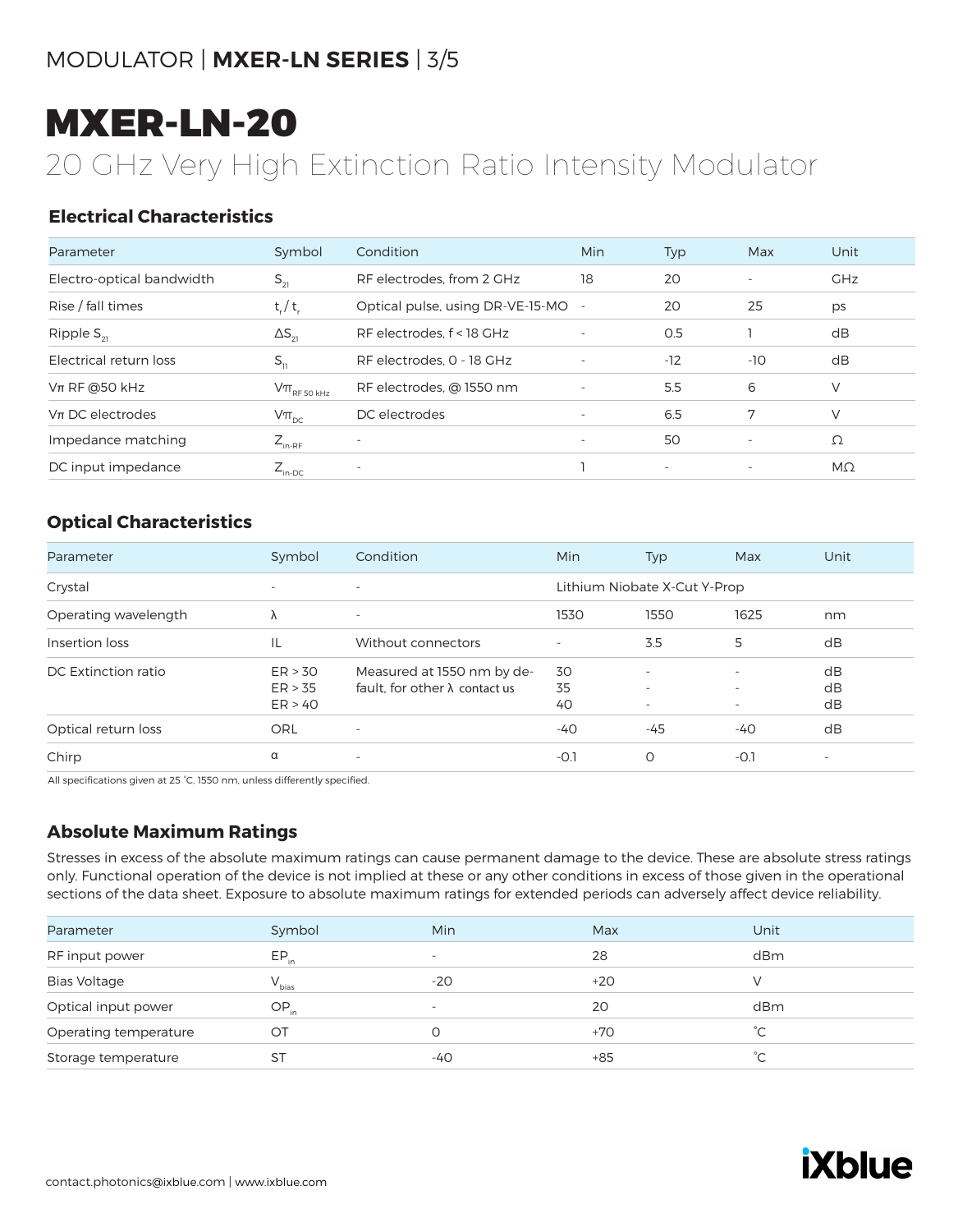MXER-LN-10 & 20

Typical  $S_{21}$  Curve  $S_{11}$  Curve  $S_{21}$  Curve





Extinction Ratio **Extinction Ratio Generated 80 ps Optical Pulse** 





Stability with Time and Temperature **Insertion Loss with Time and Temperature**